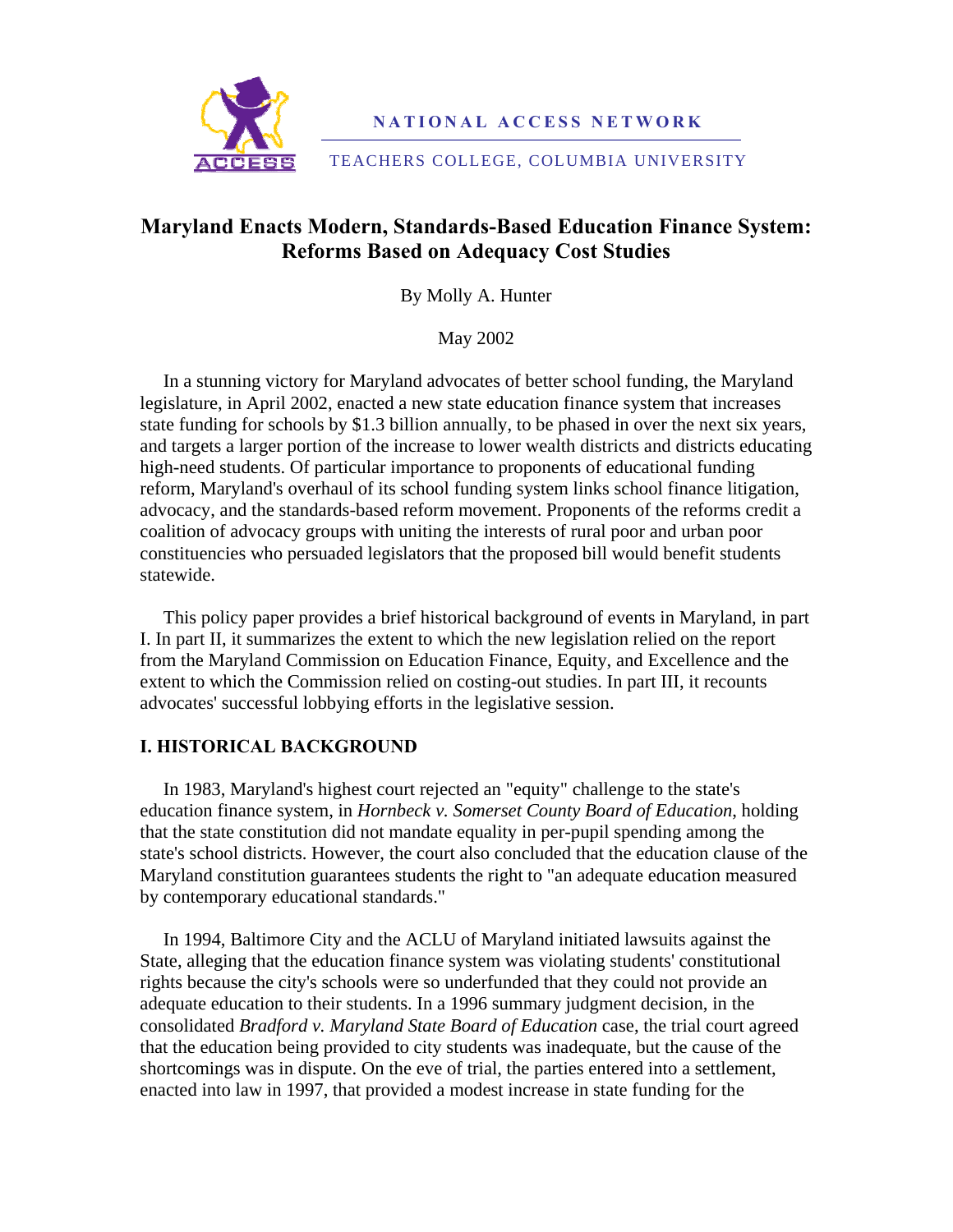Baltimore City Public Schools in return for a new governing board appointed by the governor and the mayor.

 The resulting Consent Decree included mechanisms for the new board to request additional funds from the State. If the State failed to satisfy those requests, plaintiffs could return to court for a determination of whether the funds were necessary to enable the city district to provide a constitutionally adequate education. The new board requested increases in state funding based on its own needs assessments, and outside experts prepared an interim progress report, required by the Decree and issued in February 2000, which identified funding needs of about \$2,600 per pupil. The State did not fund the board's requests based on these needs assessments.

 Therefore, plaintiffs went back to court, and in June 2000 the Circuit Court declared that the State "is still not providing the children of Baltimore City...a constitutionally adequate education," has failed to comply with the 1996 Consent Decree, and needs to provide "additional funding of approximately \$2,000 to \$2,600 per pupil" in 2001 and  $2002<sup>1</sup>$  The State did not comply with this order (which was not yet a "Final Order"). By then, however, the State had established a commission to make recommendations on how Maryland should fund its schools.

# **II. THORNTON COMMISSION AND LEGISLATURE RELIED ON COST STUDY**

 In late 1999, Maryland created a bi-partisan, 27-member Commission on Education Finance, Equity, and Excellence ("Thornton Commission") to study and make recommendations to the legislature on how the State could, inter alia: ensure adequate school funding, reduce funding inequities among school districts; ensure excellence in school systems and student performance; and provide a smooth transition for recommended changes. During 2000, the Commission reviewed Maryland's funding system and funding systems nationwide, reviewed student/school performance and accountability, and held hearings where interested members of the public could comment and make suggestions.

 In 2001, the Commission focused primarily on how to measure adequate funding and structure a finance system for a standards-based education system. The cost studies were finalized in September, the Commission's report submitted in January 2002, and the legislature acted in April.

#### **A. Costing Out**

 At the Commission's initial public hearings, funding reform advocates recommended that the Commission hire experts to perform an adequacy costing-out study. In fact, because they thought this study was essential to the Commission's work, the New Maryland Education Coalition, a nonprofit citizens' advocacy group, hired Management Analysis & Planning ("MAP") to conduct such a study. Shortly thereafter, the Commission hired Augenblick & Meyers (A&M) to perform an adequacy costing-out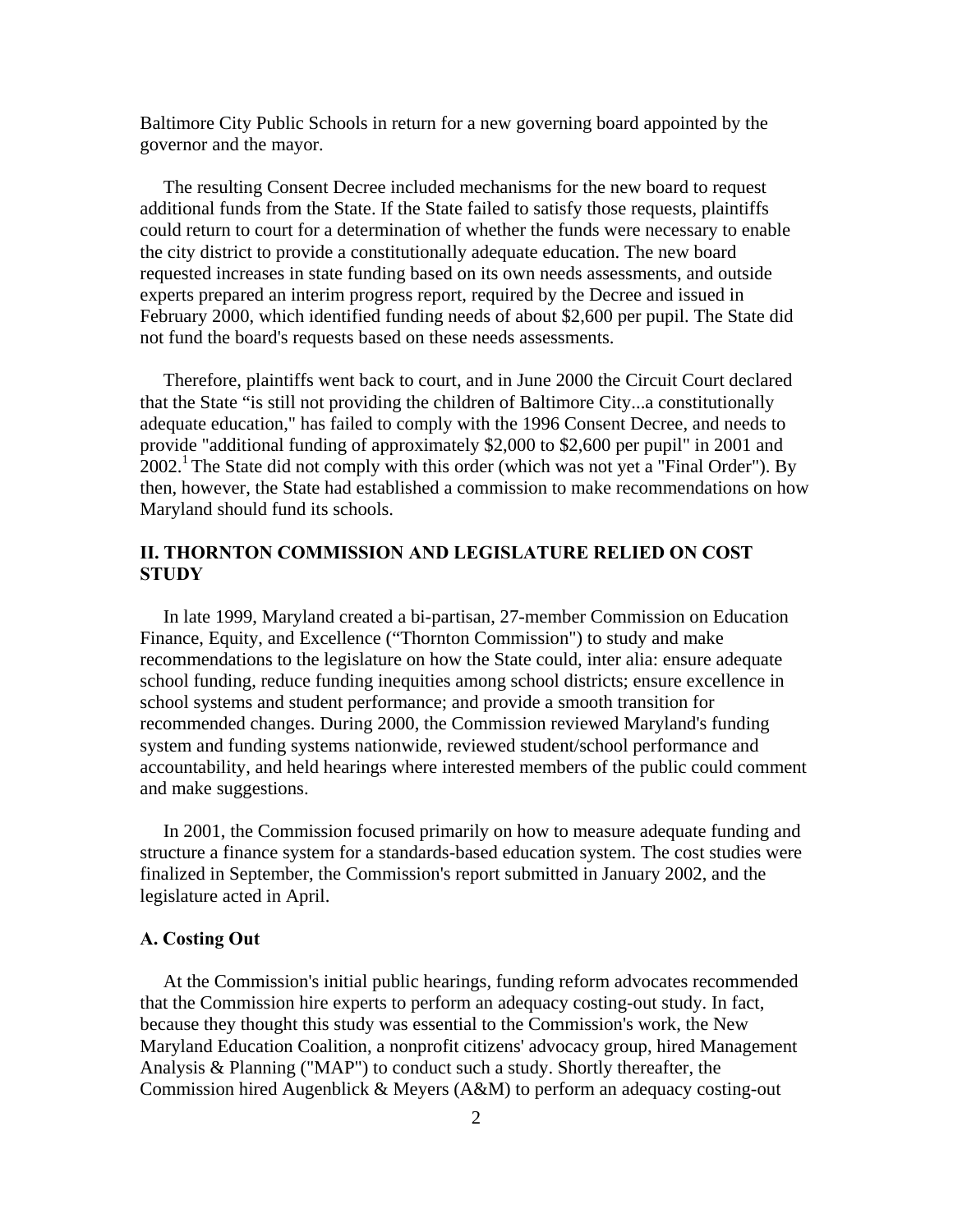study. MAP and A&M are among the few firms with nationally recognized expertise in state education finance systems and costing-out studies.

 In June 2001, the results of the studies were announced in a joint press conference. Both studies recommended large increases in annual state aid to Maryland school districts - up to \$2.9 billion more. While MAP used the professional judgment methodology, A&M used both the "successful schools" and professional judgment approaches to analyze Maryland's school funding needs. Both studies analyzed operating costs, not capital outlays, and excluded transportation and teacher retirement, which are funded separately.

 In September 2001, A&M issued its final report, which explained the assumptions and methodologies used and adjustments made and offered recommendations for additional adjustments. A&M's report began by noting that Maryland uses a per-pupil foundation amount to distribute the majority of state aid and the State is implementing standardsbased reforms to improve student performance. A&M reasoned that ensuring an adequate foundation level in combination with state performance standards "implies that a state will ensure that sufficient resources are available in school districts . . .so that [students] can reasonably be expected to meet state standards."<sup>2</sup> On this basis, A&M developed a foundation level calculated to enable students without special needs to meet state performance standards and developed adjustments for three categories of students with special needs.

 Using the professional judgment approach, A&M met with seven teams of educators, who designated the resources needed for a prototype school district with 40 to 50 schools and 30,000 students, who were representative of Maryland's statewide averages for highneed students (31% from low-income families, 13.5% in special education and 2% LEP). A&M then calculated the costs of the designated resources. The result, combining all grades, was \$10,631 per pupil. Analyzed by types of students and programs, the resources consisted of a per-pupil foundation amount of \$6,612 and adjustment factors of 1.17 for special education students, 1.39 for low-income students, and 1.0 for LEP students. Applying these figures statewide, the total cost would have been \$8.796 billion in 1999-2000, compared to the actual revenues available that year (from state, local, and federal sources) of \$5.917 billion, a difference of \$2.9 billion.

 A&M's successful schools approach produced a foundation amount of \$5,969 but no weighting factors because the 59 schools identified as successful had low proportions of students in special education and very low proportions of students from low-income families. A&M adjusted the figures using a cost-of-education index for each of the 10 districts in which the 59 schools were located. A&M also analyzed the foundation amounts of \$6,612 and \$5,969 from the two methodologies and found that the differences were attributable to 10 additional days of professional development, full-day kindergarten, more costs for student activities, and more technology and equipment in the professional judgment model. Finally, A&M applied the adjustment factors from the professional judgment study to the successful schools foundation amount and generated a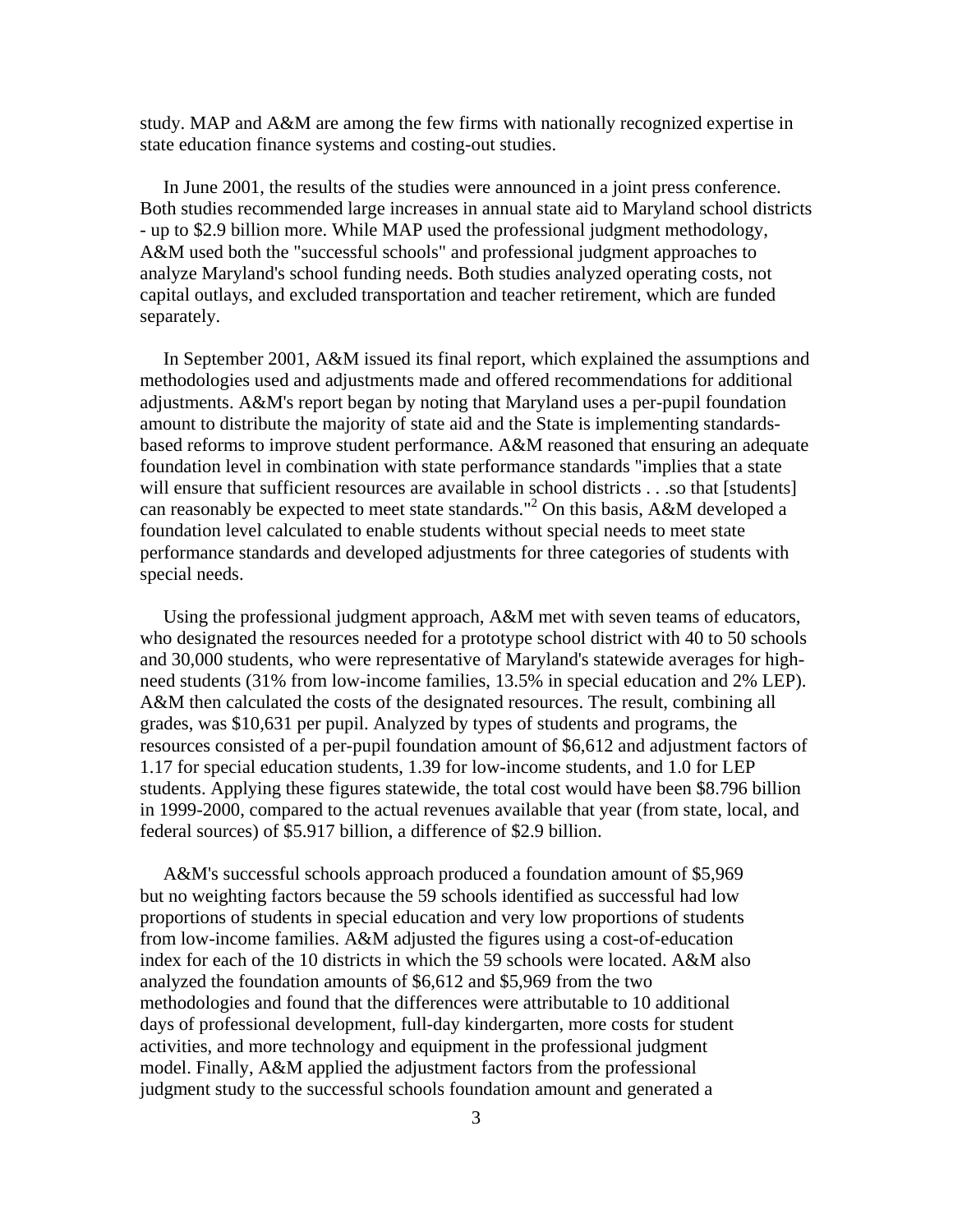statewide total cost estimate of \$7.939 billion, or \$2.0 billion more than the \$5.917 billion available.

 In its final report, A&M stated that the special education factor was reasonable but low at 1.17, compared to the national average figure of 1.3, and the low-income factor was extraordinarily high at 1.39, compared to typical factors between .25 and 1.00 used across the country. A&M suggested that special education costs could be calculated using three or four different factors, depending on the costliness of the disability, that would average 1.17 overall. Also, for low-income students, A&M suggested that actual costs per-pupil increase with higher concentrations of poverty and low-income adjustment factors could be devised to reflect this assumption.

 Finally, A&M's report warned policy makers that the approaches used in its studies were a combination of art and science and should be viewed as reasonable estimates, not precise figures. A&M noted that costing out methodologies are evolving and have actually been applied only in the past few years in a limited number of states.

 The MAP costing-out study, on the other hand, used three professional judgment panels to develop total per-pupil costs, instead of a foundation level with adjustment factors for special needs. The MAP panels used the same student demographic assumptions, but also assumed that teacher salaries, district-level spending, and school technology were already adequate. MAP's three per-pupil adequacy amounts were \$9,313, \$9,215, and \$7,461. This compares to a composite total per-pupil cost from the seven A&M panels of \$10,631. Thus, all of the MAP results were significantly lower than the A&M professional judgment composite.

#### **B. Commission Recommendations**

 When the Thornton Commission released its final report, in January 2002, it relied heavily on A&M's cost analyses. The Commission recommended that the State restructure its finance system and phase in, over five years, a \$1.1-billion increase in its annual support for public schools - over and above what then-current law would have generated. (State aid for the 2001-02 school year was \$2.9 billion, and current law would have resulted in \$700 million more over the next five years.) The Commission proposal, along with recommended local maintenance of effort, would increase the state's share of education funding from 41% to 49%.

 The Commission highlighted certain findings that helped guide its decision making. For example, school districts with the largest "adequacy gap" - those farthest from the adequate funding levels calculated by A&M - also scored lowest on the state assessments (MSPAP). Recognizing that 'money matters,'the Commission recommended that a greater proportion of state aid be targeted to these districts. The Commission also addressed accountability in a standards-based education system, concluding that the State is responsible for establishing the standards, ensuring adequate funding, and holding schools accountable, primarily on educational outcomes, not inputs. The Commission stated that: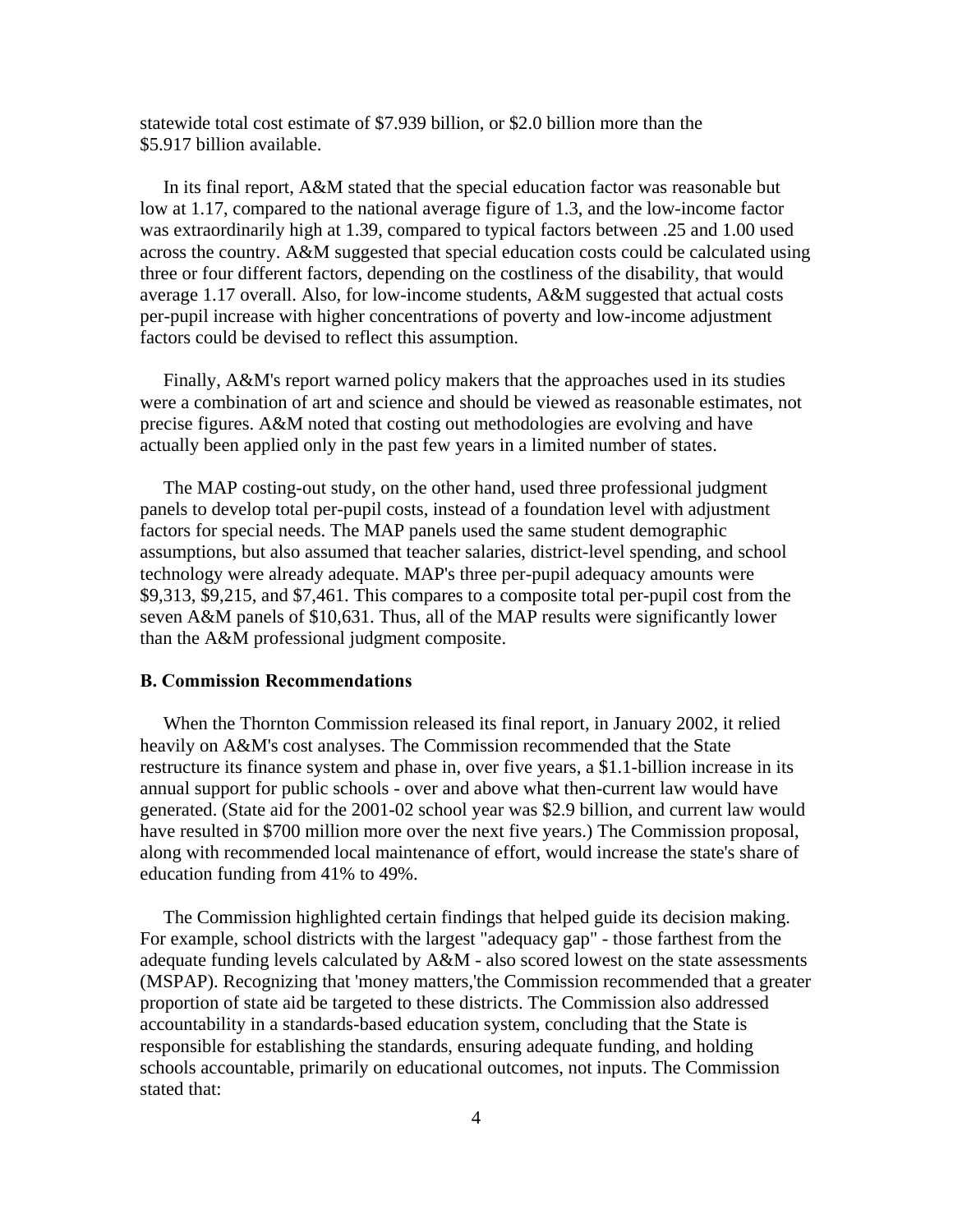In light of . . . Maryland's nationally recognized performance standards . . ., the State should move towards developing a finance and accountability system that properly reflects the roles of State and local governments in a standards-based education system.<sup>3</sup>

For the new finance system, the Commission provided comprehensive and detailed recommendations. For accountability, however, the Commission merely proposed that each school district be required to develop a master plan outlining steps being taken to improve student achievement for each segment of the student population.

 In its new finance model, the Commission identified four major goals that it sought to achieve: adequacy, equity, simplicity, and flexibility. To ensure adequacy of funding, the Commission concluded that the proper model for funding schools is based on the "costs associated with meeting State performance standards, including the . . . costs associated with providing services to students with special needs."<sup>4</sup> To improve equity of funding, the Commission recommended increasing from 65% to 80% the proportion of state funding that is wealth-equalized. The Commission also addressed adequacy and equity in its proposal by: applying a geographic cost-of-education adjustment; proposing a guaranteed tax base program for districts with less than 80% of statewide wealth per pupil; and strengthening local maintenance of effort.

 To simplify the state's school funding system, the Commission concluded that most of the approximately 50 state funding streams should be collapsed into four: the foundation amount and one adjustment factor for each of the three special needs populations. The Commission did not follow A&M's suggestions for a range of adjustment factors within the special education and low-income categories. The Commission's recommendations regarding flexibility also supported simplicity by eliminating restrictions on how local districts may spend various revenues from the State, instead allowing local boards of education and superintendents to decide how to use these "flexible block grants."<sup>5</sup>

 In its final report, the Commission provided significant detail on the A&M adequacy studies and offered a rationale for choosing to use the lower "successful schools" foundation amount, pointing out that this approach linked the State's standards to empirical education costs, represented a middle ground (between the A&M and MAP professional judgment amounts), and was based on a methodology upheld by the courts in at least one state. The Commission also reduced the weighting for economically disadvantaged students from 1.39 to 1.1, based on the fact that 21% of these students also fall into one of the other special needs categories. Even with this reduction, state aid based on special needs would increase, under the Commission's recommendations, from the current 19% of state aid to 28% of the higher funding level in the fifth year.

 To facilitate a smooth transition between the old and new finance systems, the Commission not only recommended a five-year phase in, but also provided a spreadsheet that projected state revenues for each school district year by year. The Commission's proposal ensured no decrease in any district's state revenue while the system was changing. Finally, the Commission recommended one research-based programmatic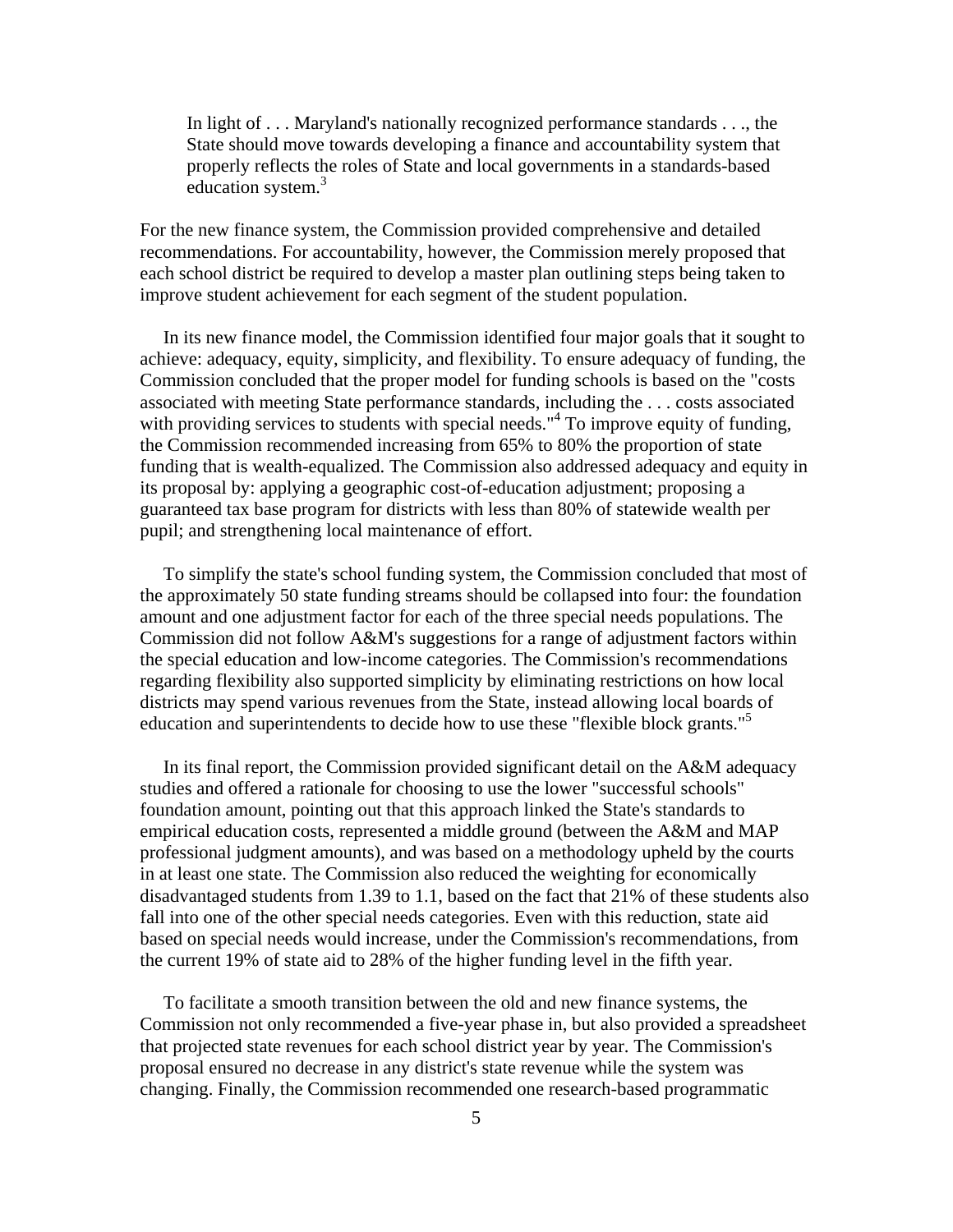mandate: full-day kindergarten for all students and pre-K for all economically disadvantaged students.

### **III. SURPRISING LEGISLATIVE APPROVAL**

 By early 2002, when the Commission issued its final report, Maryland's economy had slowed and its projected tax revenues had declined. The governor's budget proposal included a small increase in school funding, but postponed consideration of the Commission's recommended funding and structural changes. The school funding dilemma was further complicated by developments in politically powerful Montgomery County, where half of the state's students at-risk due to limited English proficiency lived and their numbers were increasing rapidly. As a result, Montgomery County legislators insisted that their schools would need more support from the State.

 These factors combined to dim prospects for enactment of the Thornton Commission's recommendations during the 2002 legislative session, scheduled to end April 8th. The *Bradford* plaintiffs, therefore, started preparing for an anticipated return to court at the conclusion of the session. A possible lawsuit by rural school districts was also rumored.

## **A. Advocacy Coalition**

 Nonetheless, advocates formed a statewide coalition and re-doubled their efforts to persuade legislators that their local constituents supported adequacy and the Commission's proposals. Crucial members of the coalition were Advocates for Children and Youth, the ACLU of Maryland, the Maryland Caucus of Black School Board Members, and the Maryland PTA. The coalition hired a polling firm to survey constituents by legislative district and supplied the results to each legislator, with statewide totals for the legislative leadership. The survey showed overwhelming support for the Thornton proposal and a willingness to pay higher taxes. The coalition also supplied each legislator with the amount of money their local school district would receive and the data that demonstrated stagnating scores on the Maryland assessments (MSPAP).

 The coalition tried to reach out to all areas of the state through the print and radio media, and dedicated a staff member to relate to people in the Baltimore suburbs. Advocates set up a website where people could join with a letter in support of the Thornton proposal and with additional ideas for letters on another web page. Also, the PTA and other member organizations were able to facilitate a flood of emails to legislators.

 The focus on adequacy for all districts, instead of equity for low-wealth districts only, helped unite rural poor, urban poor, and even affluent suburban stakeholders and legislators. Adequacy also provided advocates with concrete items and programs they could point to as essential for meeting state standards. The cost studies had delineated the number of teachers, class sizes, full-day kindergarten, pre-K, after-school programs, and other specific educational investments on which the money would be spent. Adequacy of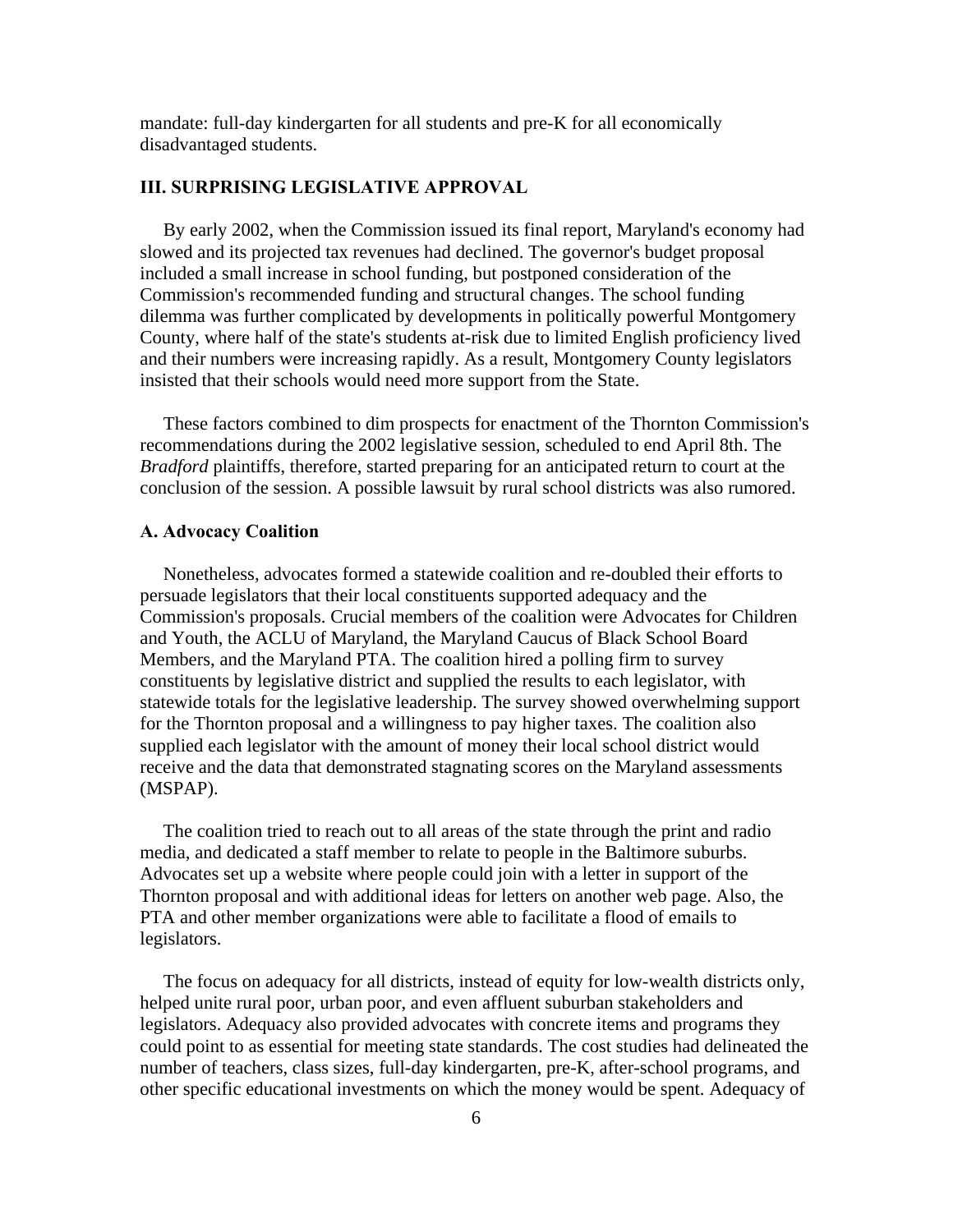funding aligned with state standards is a logical, necessary element for successful standards-based reform.

 In a surprising 30-17 vote on April 3, 2002, the Maryland Senate passed a bill to adopt the Commission's finance system reforms and raise the state's tax on cigarettes to help fund an increase in state aid to school districts. An expected filibuster against the tax increase failed to materialize because the bill added \$200 million for Montgomery County beyond the \$1.1 billion called for by the Commission. The senate's proposal moved on to the House of Delegates, where the add-on for Montgomery County schools proved equally effective in spurring support. By the close of the legislative session, the Commission's ambitious recommendations for structural changes and a \$1.3 billion increase in state funding, to be phased in over the next six years, awaited the governor's promised signature.

 The legislature's blueprint for transforming the education finance system closely followed the Thornton Commission's recommendations, except for the \$200-million add on for Montgomery County, which secured the votes needed for passage. But this modification will likely have no major consequences. It reduced the improved equity in the Commission's model (to an estimated 75% wealth equalization) and nudged the projected state share of education spending, upon full implementation, from 49% to 50%.

 In timely fashion, the Maryland legislature approved the budget for the coming school year this April. School district administrators can plan for the next two years based on the new finance system and relatively secure funding. With the simple, straightforward factors in the new system, districts can adjust funding projections as enrollments change. Schools can, at least tentatively, plan for several years because the legislature projected state allocations for each district for the entire six-year implementation.

#### **B. Pending Questions**

 However, funding for the last four years is not certain. One of the last sticking points for passage of the legislation was the need for additional revenues beginning in year three. The final bill included a provision that requires both chambers to approve a joint resolution, in 2004, affirming that the state has the fiscal resources to fund scheduled increases. Otherwise, the phase in will be put on hold. But a consensus of optimism surrounded this future decision point, as discussions focused on how to raise the revenues, not whether it would be possible. Advocates feel that there is momentum toward fulfilling the funding needs because the systemic changes have already been put in place and the school districts are expecting the money. People across the state are looking at the year-by-year projections to see when the "adequacy gap" closes for their schools.

 Still, tax implications of this dramatic turn of events are ambiguous. The state tax on cigarettes is expected to fund only the first two years of the reform. The new legislation strengthens maintenance of local effort, which was already a part of Maryland law, and requires Prince George's County to impose a 5% sales and use tax on telecommunications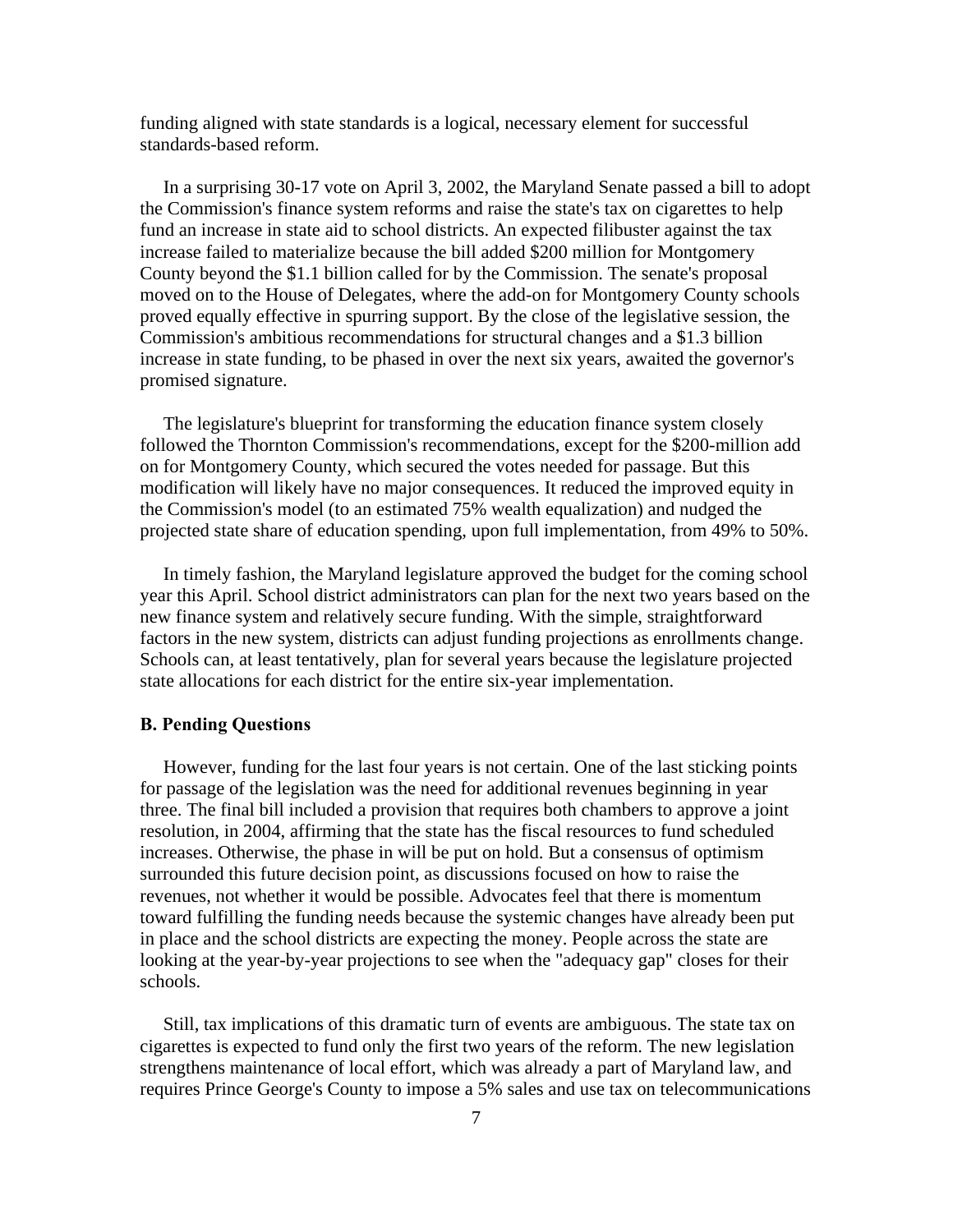and dedicate it to the schools. Begging for resolution is the billion-dollar question, how will the State generate the funds for the bulk of the \$1.3 billion, to be phased in over the last four years of the plan. Sales tax revenues, lottery funds, and new revenues from installing slot machines have all been mentioned as possible sources.

 Looking forward, the new legislation established a commission to study the state's tax structure and recommend changes, and set up a task force to study facilities funding in recognition of the need for additional classrooms for the kindergarten and pre-K mandates. The new law also requires the Maryland Department of Education to hire experts to develop a more up-to-date geographic cost-of-education index specific to Maryland, which will be used to adjust the system's allocations accordingly. Advocates asked the candidates in the 2002 gubernatorial race to address these issues and the tax question.

## **IV. CONCLUSION**

 Maryland is one of only a few states that has adopted a modern, standards-based education finance system, that is, one built on a cost analysis of the resources needed to ensure the capacity of schools to help students meet state academic standards. With a reduced but reasonable multiplier for economically disadvantaged students, funding for poor schools may finally become sufficient to provide their students with a genuine opportunity to obtain a 21st-century education.

 Maryland's successful experience with funding reform can inform similar efforts in other states. The new law relied heavily on a bi-partisan commission set up to study funding needs which, in turn, relied heavily on a costing-out study performed by one of the nationally recognized firms in this field. Not surprisingly, other factors were also important, although we cannot know to what degree. Pressure from the court ruling in *Bradford* and from grassroots advocates and advocacy organizations played a role, as did the ability of the legislature to gain the crucial votes of members from Montgomery County. We will be watching to see how and when other states follow Maryland's lead.

#### **Endnotes:**

\_\_\_\_\_\_\_\_\_\_\_\_\_\_\_\_\_\_\_\_

5. Id.

<sup>1.</sup> Bradford v. Maryland State Board of Education, No. 94340058/CE 189672 (Circuit Court for Baltimore City June 30, 2000).

<sup>2.</sup> Augenblick & Myers, Inc., Calculation of the Cost of an Adequate Education in Maryland in 1999-2000 Using Two Different Analytic Approaches 1 (September 2001).

<sup>3.</sup> Commission on Education Finance, Equity, and Excellence, Final Report xii (January 2002).

<sup>4.</sup> Id. at xiii.